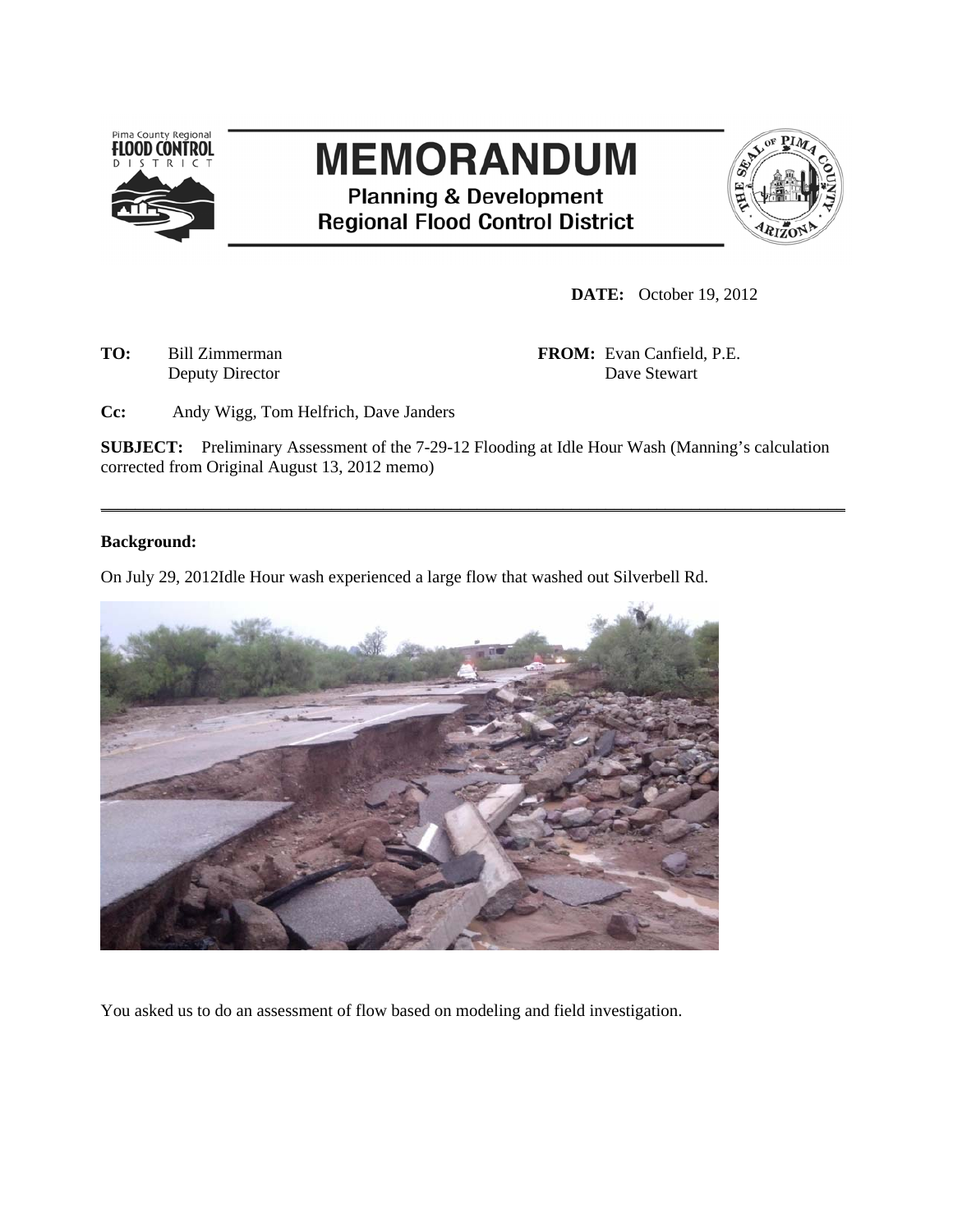# **Summary:**

# **A) Modeling**

**1. Model:** An existing HEC-HMS model prepared by Dave Stewart that was used to prepare a CLOMR was available for the Idle Hour Wash. The model and TDN for the CLOMR are available on the Z: Drive. This model showed a 100-yr discharge at Silverbell Rd of 5680 cfs for the 6.48 sq. mile watershed.

Z:\ Shared Data\Division-FPM\Special Studies\Tucson\_Mountain\Idle Hour\FEMA CLOMR TDN

- **2. Precipitation Depth:** Andy Wigg gathered rainfall data from RainLog.org and ALERT gauge at Ina and the Santa Cruz River. Precipitation depths recorded at three locations within or near the watershed over a period of approximately two hours during the July 29, 2012 event (3.8, 3.6, and 3.17 inches) exceeded the NOAA 14 Upper 90% 100-yr 3-hr rainfall depth of 3.07 inches before areal reduction as used in the CLOMR model.
- **3. Precipitation Intensity:** The hyetograph recorded at the Ina Rd precipitation site during the July 29, 2012 event over approximately two hours was used as the rainfall distribution rainfall depths recorded within the Idle Hour Wash watershed.
- **4. Spatial distribution of Rainfall:** Dave Stewart used Theissen Polygons to develop a rainfall estimate for each of the sub-basins on the watershed. The spatially-averaged rainfall from the Thiessen polygons found a rainfall depth greater than the NOAA 14 Upper 90% 100-yr 3-hr rainfall for five of the nine subbasins (IDL B, C, D, F, H). These sub-basins account for approximately 39% of the overall Idle Hour Wash watershed area and are concentrated in the eastern branch and lower portion of the watershed which contributed to a higher modeled peak discharge for the July 29, 2012 event than the 100-yr CLOMR peak discharge. In addition, no areal reduction was applied to the July 29, 2012 recorded rainfall depths due to the rainfall site locations which allowed the spatially varying rainfall depth across the watershed to be represented.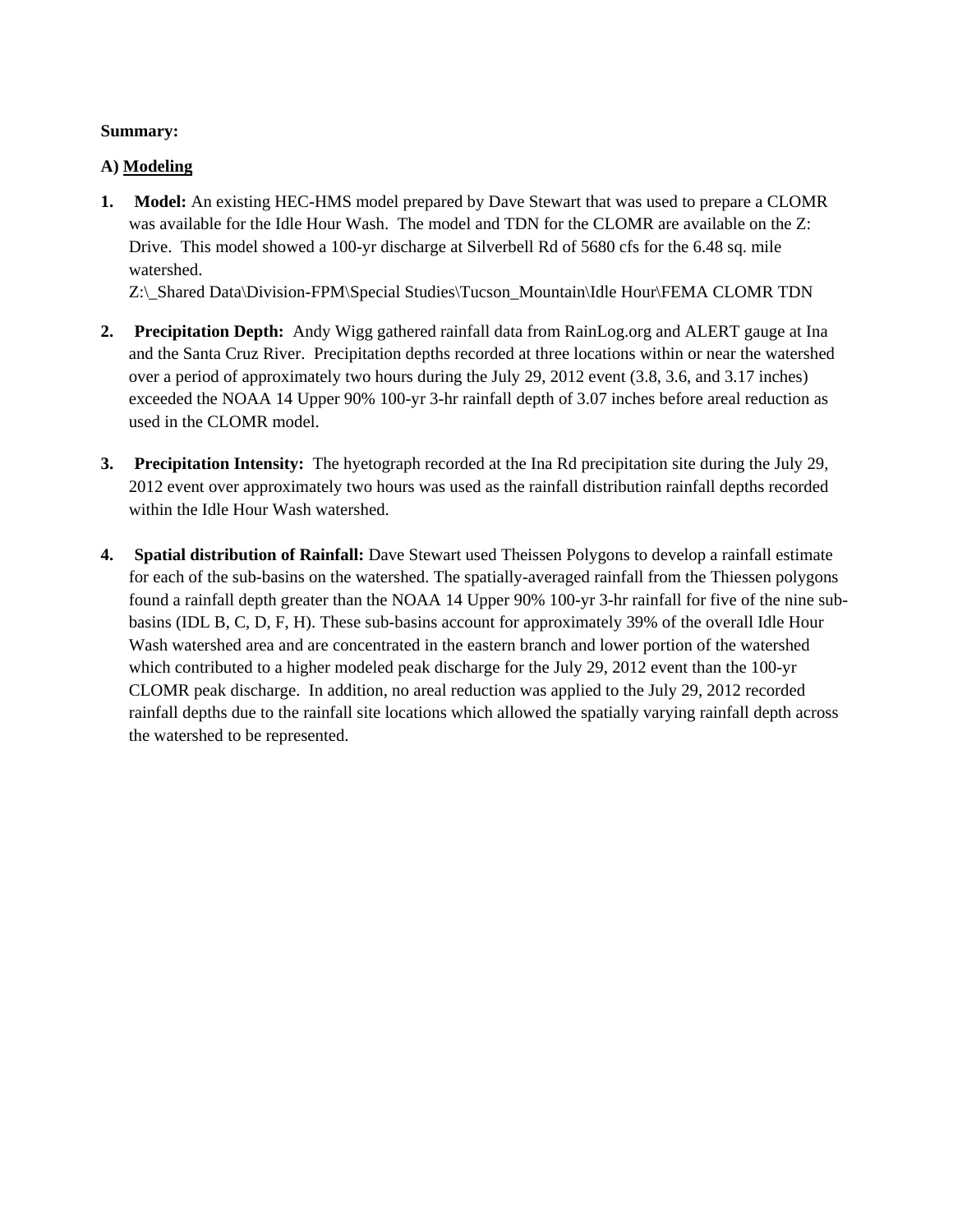

An example of the rainfall depth for each 5-minute timestep is shown below.

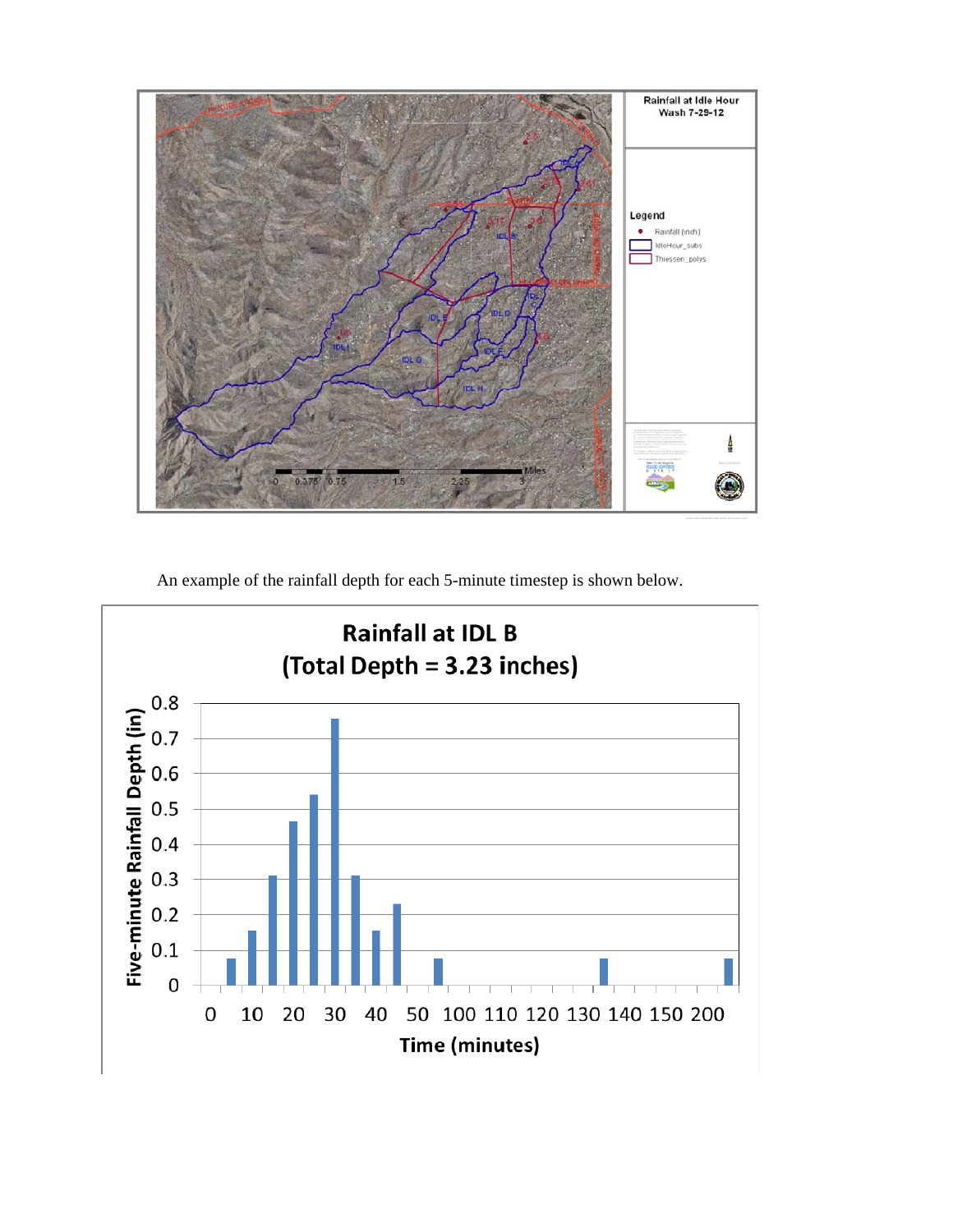| Watershed    | Average<br><b>Rainfall for</b><br>7.29.12 (inch) |
|--------------|--------------------------------------------------|
| <b>IDL A</b> | 2.61                                             |
| <b>IDL B</b> | 3.23                                             |
| <b>IDL C</b> | 3.60                                             |
| <b>IDL D</b> | 3.60                                             |
| <b>IDLE</b>  | 2.56                                             |
| <b>IDLF</b>  | 3.60                                             |
| <b>IDL G</b> | 2.31                                             |
| <b>IDL H</b> | 3.43                                             |
| IDL I        | 1.98                                             |

The rainfall depths for each sub-basin are as follows:

**5. Model Results:** Using the spatially-averaged rainfall depths and the existing HEC-HMS model, the modeled discharge was 6992 cfs which compares to 5680 cfs for the 100-yr discharge from the Idle Hour CLOMR. The larger July 29, 2012 modeled peak discharge may be attributed to recorded rainfall depths on July 29, 2012 that were greater than the NOAA 14 Upper 90% 100-yr rainfall depths.

# **B.) Field Evaluation:**

**1. High Water Mark:** Dave Janders and Evan Canfield went to the field on July 31, 2012 and identified the high water mark at four locations on cross-sections used in the preliminary mapping (labeled  $A - A'$ ) and B - B') so that we could estimate discharge based on the slope-area method. We identified and flagged the high water mark in the field, so that high water marks could be surveyed in.

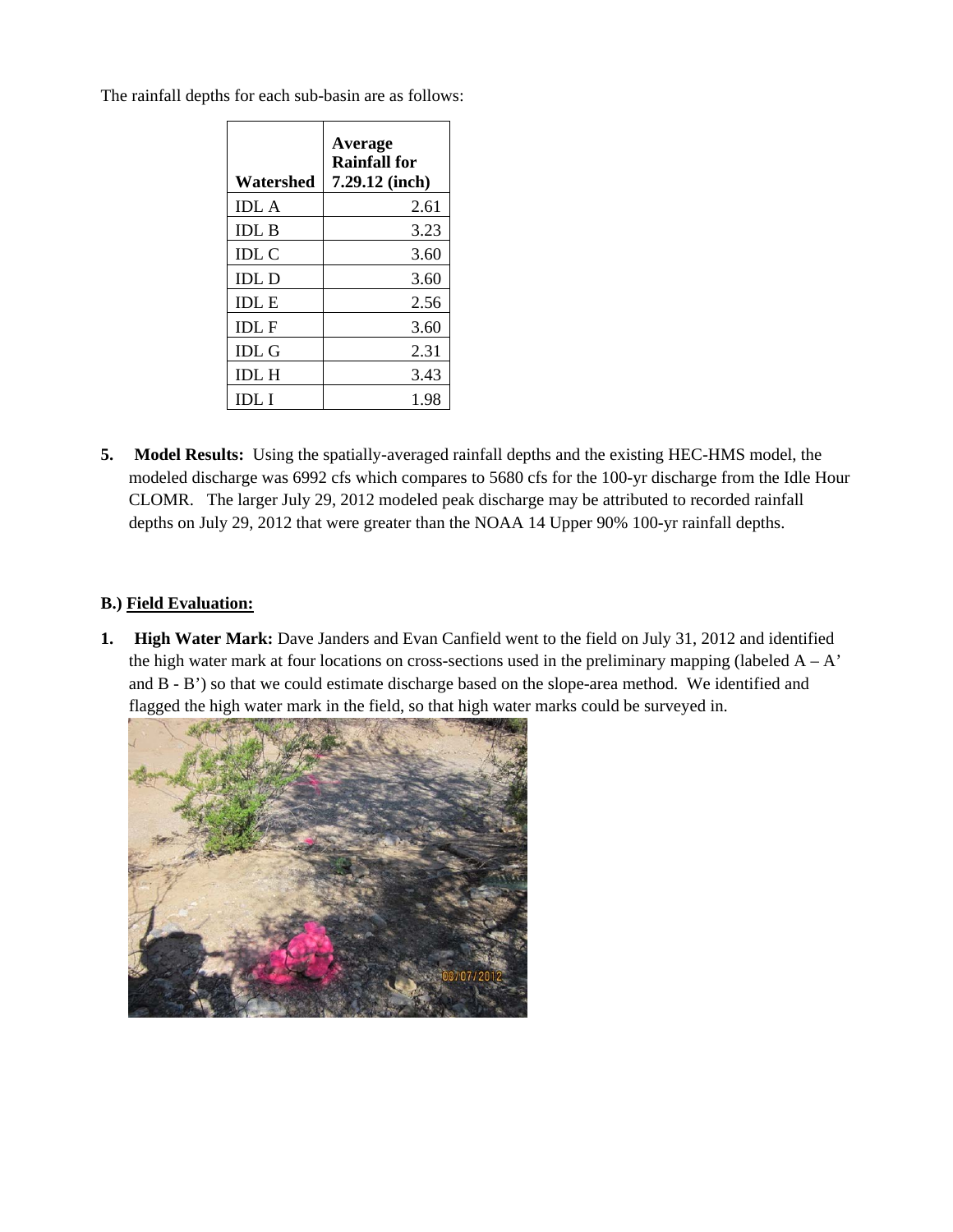**2. Field Survey:** Pima County Field Survey went to the field and surveyed on August 6 & 7, 2012 at Cross-Sections  $A - A'$  and  $B - B'$ .



The field survey showed that the marked high water marks (shown by red dots) were at approximately the 100-yr floodplain limits with three locations (A, A' and B) inside the 100-yr limits and one (B') outside the limits.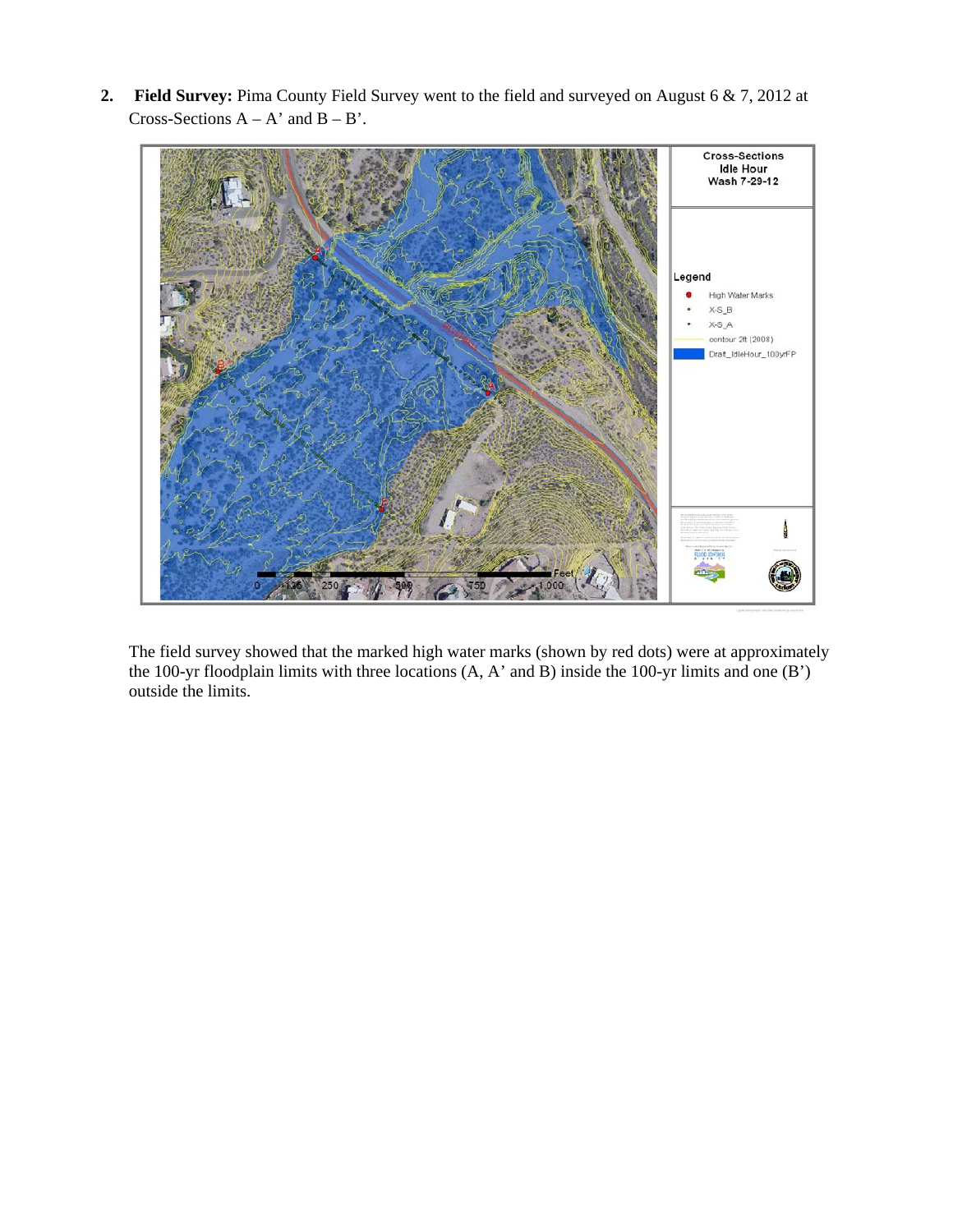



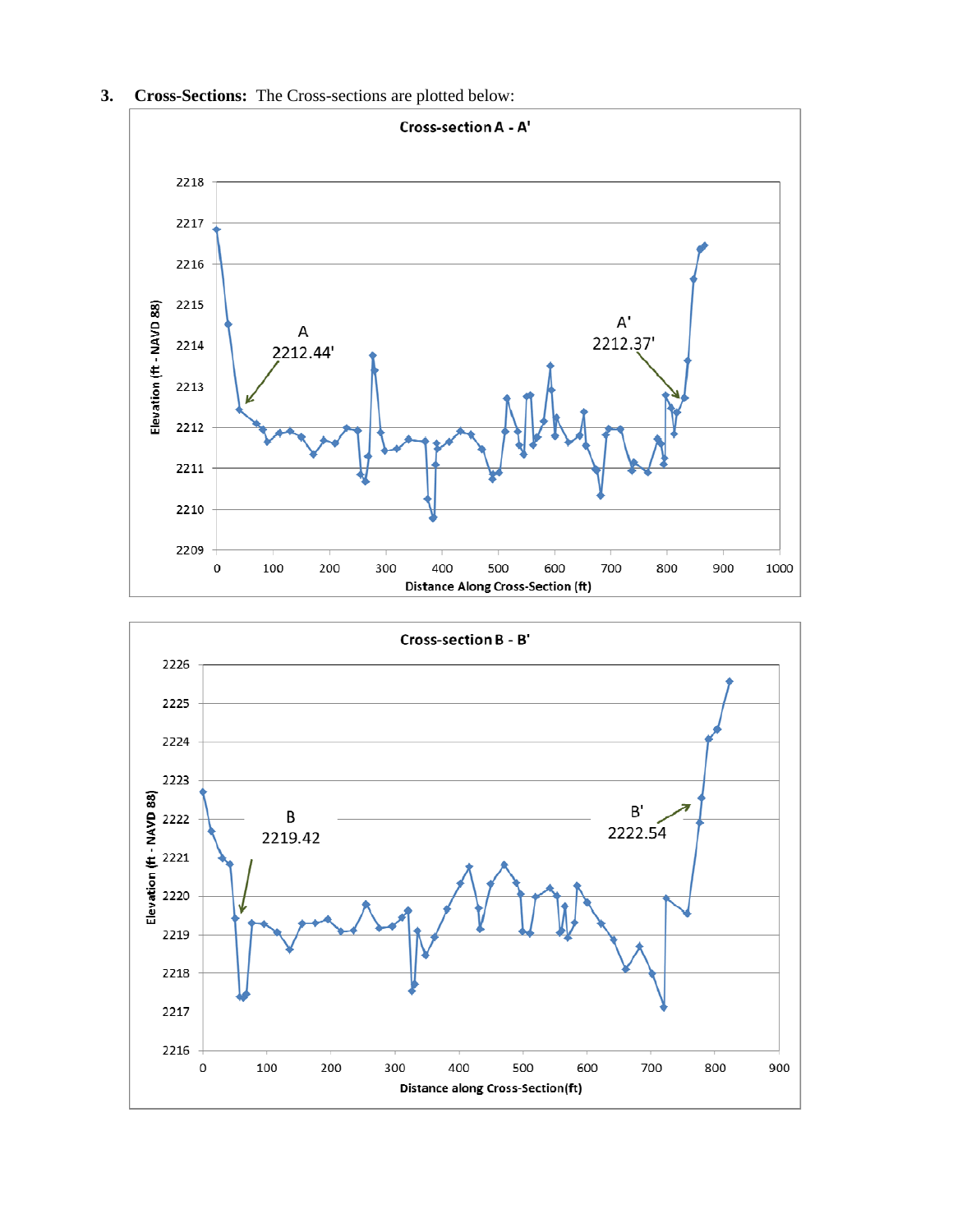The field-identified high water marks at A and A' were within hundredths of a feet, while there was about three-feet of difference between high water marks B and B'. This may reflect super-elevation in flow, but more likely indicates an error in identifying the high water marks in the field, or accurately surveying them.

**C.) Flow Calculated based on Slope-Area Method:** The estimated peak flow was calculated using the surveyed cross-sectional area and slope between the cross-sections. Data derived from the survey effort is as follows:

|          |           |           | Elevation         |        |              |
|----------|-----------|-----------|-------------------|--------|--------------|
|          | Area (sq- |           | Length            | Change |              |
|          | ft)       |           | (f <sup>t</sup> ) | (ft)   | <b>Slope</b> |
| $A - A'$ | 577       | $A - B$   | 534               | 6.98   | 0.013        |
| $B - B'$ | 1191      | $A' - B'$ | 509               | 10.17  | 0.020        |
|          |           |           |                   |        |              |
| Avg      | 884       |           |                   | Avg    | 0.017        |

| <b>Hydraulic Depth</b> |               |           |                   |  |
|------------------------|---------------|-----------|-------------------|--|
|                        |               | Area      | Depth             |  |
|                        | Length $(ft)$ | $(sq-ft)$ | (f <sub>t</sub> ) |  |
| $A - A'$               | 777           | 577       | 0.74              |  |
| $B - B'$               | 729           | 1191      | 1.63              |  |
|                        |               |           |                   |  |
| Avg                    |               |           | 1.19              |  |

Velocity was calculated two different ways:

**1. Using Manning's formula:** This approach used the mean calculated slope, assumed that wetted perimeter was approximately the same as hydraulic depth and assumed a Manning's 'n' of 0.035.

### **Manning Discharge**

| n<br>S<br>Depth $(ft)$ | 0.035<br>0.017<br>1.19 | (wide rectangular) |
|------------------------|------------------------|--------------------|
| Velocity $(ft/s)$      | 6.14                   |                    |
| Area $(sq$ -ft)        | 884                    |                    |
| <b>Q</b> Manning (cfs) | 5.432                  |                    |